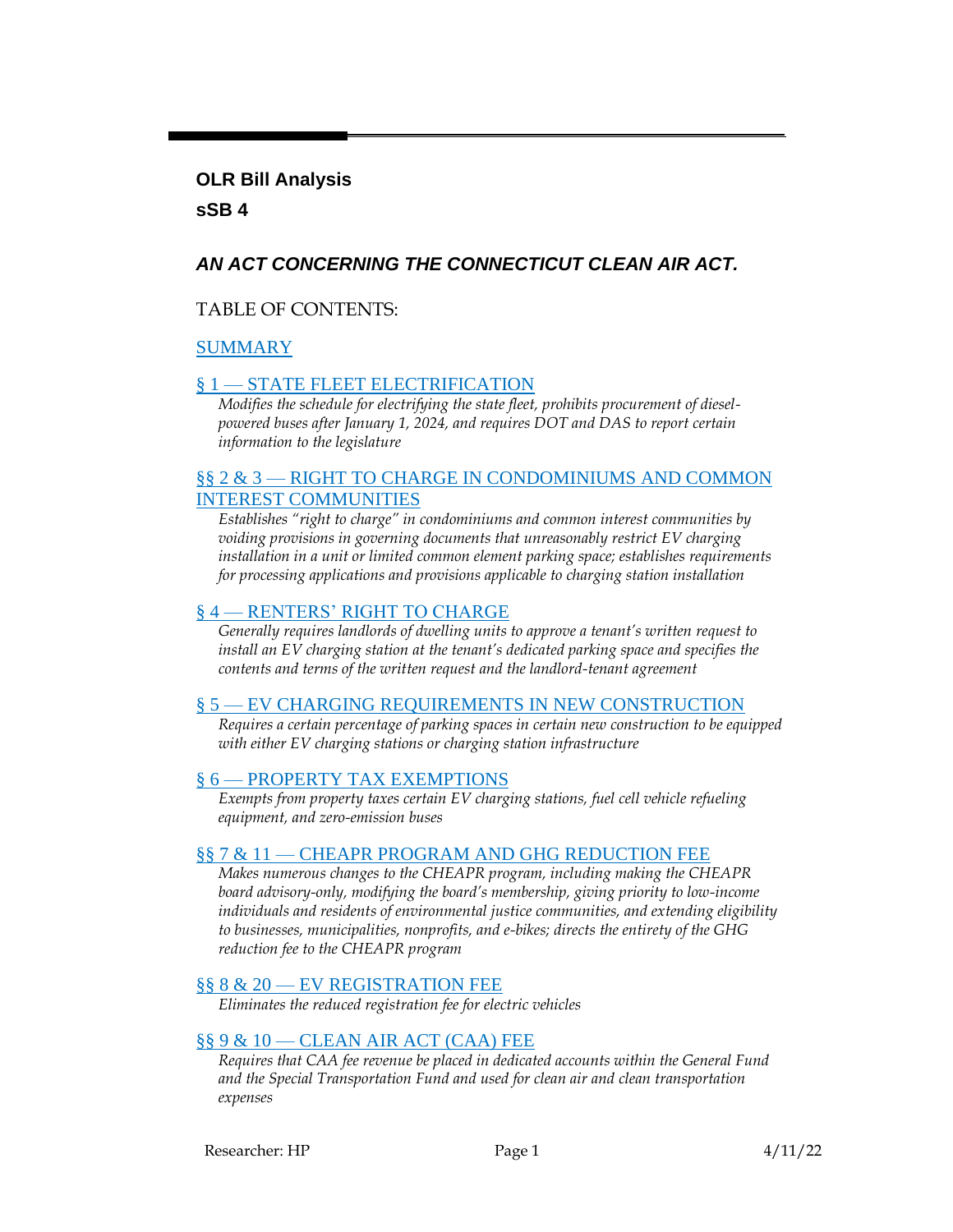#### §§ 12 & 13 — [TRAFFIC SIGNAL GRANT PROGRAM](#page-14-0)

*Requires DOT to establish a matching grant program to help municipalities modernize existing traffic signal equipment and authorizes \$75,000,000 in bonds to fund it*

#### §§ 14 & 19 — [MEDIUM AND HEAVY-DUTY TRUCK VOUCHERS](#page-14-1)

*Allows DEEP to establish a voucher program to support the deployment of zero-emission medium- and heavy- duty vehicles and appropriates \$15 million to fund the program*

#### §§ 15-17 — [ZERO EMISSION SCHOOL BUSES](#page-15-0)

*Allows for 10-year school transportation contracts if the contract includes at least one zero-emission bus, sets targets for converting school buses to zero-emission vehicles, and establishes a matching grant program for zero-emission school buses and charging infrastructure*

#### § 18 — [STATE CARBON BUDGET](#page-16-0)

*Requires DOT, in consultation with DEEP, to adopt a transportation carbon budget and adopt implementing regulations to ensure that transportation projects adhere to the budget*

#### **[BACKGROUND](#page-17-0)**

#### <span id="page-1-0"></span>**SUMMARY**

This bill makes various changes in existing law and establishes several new programs and initiatives concerning electric vehicle (EV) use and improving air quality by reducing transportation-related greenhouse gas (GHG) emissions. Major components include:

- 1. establishing grant programs for traffic signal modernization, zero emission school buses, and zero-emission medium- and heavy-duty trucks;
- 2. requiring the Department of Transportation (DOT) to establish a carbon budget for the transportation sector;
- 3. providing property tax exemptions for zero-emission buses and certain EV charging infrastructure;
- 4. modifying the Connecticut Hydrogen and Electric Automobile Purchase Rebate (CHEAPR) program, including by expanding eligibility, giving priority for incentives to people with low incomes and environmental justice community residents, allowing incentives for electric bicycles, and increasing its funding; and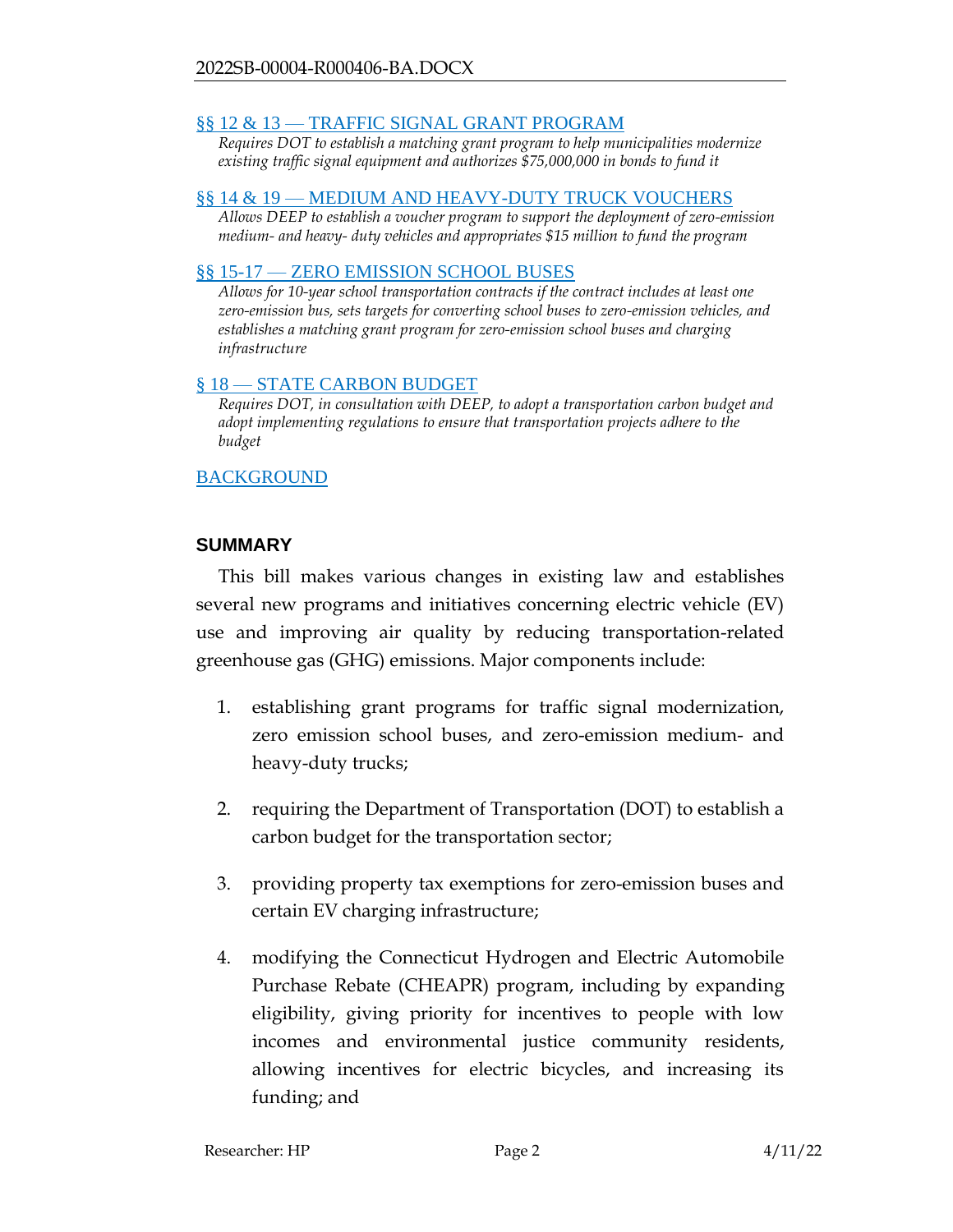5. establishing "right to charge" provisions for renters and unit owners in condominiums and common interest communities.

EFFECTIVE DATE: July 1, 2022, unless otherwise noted below.

# <span id="page-2-0"></span>**§ 1 — STATE FLEET ELECTRIFICATION**

*Modifies the schedule for electrifying the state fleet, prohibits procurement of dieselpowered buses after January 1, 2024, and requires DOT and DAS to report certain information to the legislature*

## *Cars and Light Duty Trucks*

Current law requires that, beginning January 1, 2030, at least 50% of state-purchased or -leased cars and light duty trucks be zero-emission vehicles. The bill eliminates this requirement and instead requires the state to acquire cars and light duty trucks that are battery electric vehicles on the following schedule: (1) 50% by January 1, 2026, (2) 75% by January 1, 2028, and (3) 100% by January 1, 2030.

Under the bill, a "battery electric vehicle" is a vehicle that operates solely by use of a battery or battery pack, or that is powered primarily by an electric battery or battery pack and uses a flywheel or capacitor that stores energy produced by an electric motor or through regenerative braking to assist in vehicle operation.

The bill also requires the Department of Administrative Services (DAS) to consider the lower cost of maintaining battery electric vehicles when establishing the amount to lease the vehicles to another state agency.

*Report on Noncompliance.* Under the bill, if the state fleet does not meet the above requirements, DAS must report to the Government Administration and Elections (GAE), Transportation, and Environment committees to (1) explain why the requirements were not met and (2) propose an alternative schedule to meet them, considering available funds and market conditions for battery electric vehicles and associated charging infrastructure. This report must be submitted annually starting January 1, 2026.

## *Buses*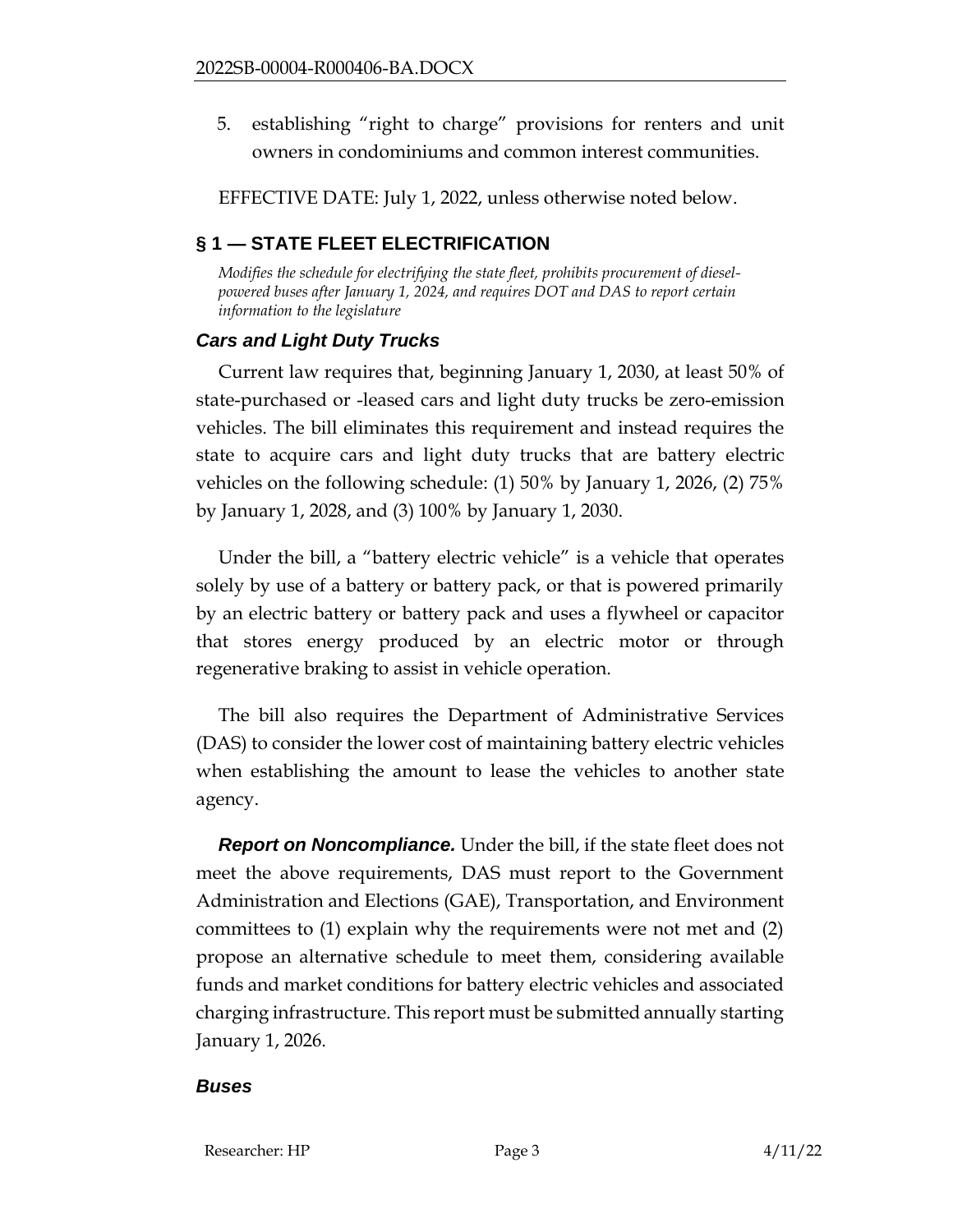Existing law requires that, starting January 1, 2030, at least 30% of state-purchased or -leased buses be zero-emission buses. Beginning January 1, 2024, the bill also prohibits the state from procuring, purchasing, or leasing diesel-fueled transit buses.

A "zero-emission bus" is an urban bus certified by the California Air Resources Board's executive director as producing zero emissions of any criteria pollutant under all operational modes and conditions.

#### *Exemptions*

The bill's fleet requirements to not apply to emergency vehicles, sport utility vehicles, buses or vans that transport individuals in wheelchairs, specialty upfitted motor vehicles, or camp trailers.

## *Study and Reporting*

Existing law requires DAS, in consultation with DOT, to conduct a study and report certain information about zero-emission buses to the GAE and Transportation committees.

The bill adds two components to this study by requiring the agencies to (1) develop a plan to implement zero-emission buses statewide and (2) identify barriers to implementation. It also eliminates the current requirement that the agencies study the feasibility of a competitive bid process for total procurement of zero-emission vehicles and instead requires that they also do so for light, medium, and heavy-duty battery electric vehicles and fuel cell electric vehicles. Under the bill, DAS must report the study's results and a copy of the implementation plan to the committees by January 1, 2024.

EFFECTIVE DATE: October 1, 2022

## <span id="page-3-0"></span>**§§ 2 & 3 — RIGHT TO CHARGE IN CONDOMINIUMS AND COMMON INTEREST COMMUNITIES**

*Establishes "right to charge" in condominiums and common interest communities by voiding governing document provisions that unreasonably restrict EV charging installation in a unit or limited common element parking space; establishes requirements for processing applications and provisions applicable to charging station installation*

The bill establishes "right to charge" provisions for unit owners in condominiums (§ 2) and common interest communities (§ 3). Beginning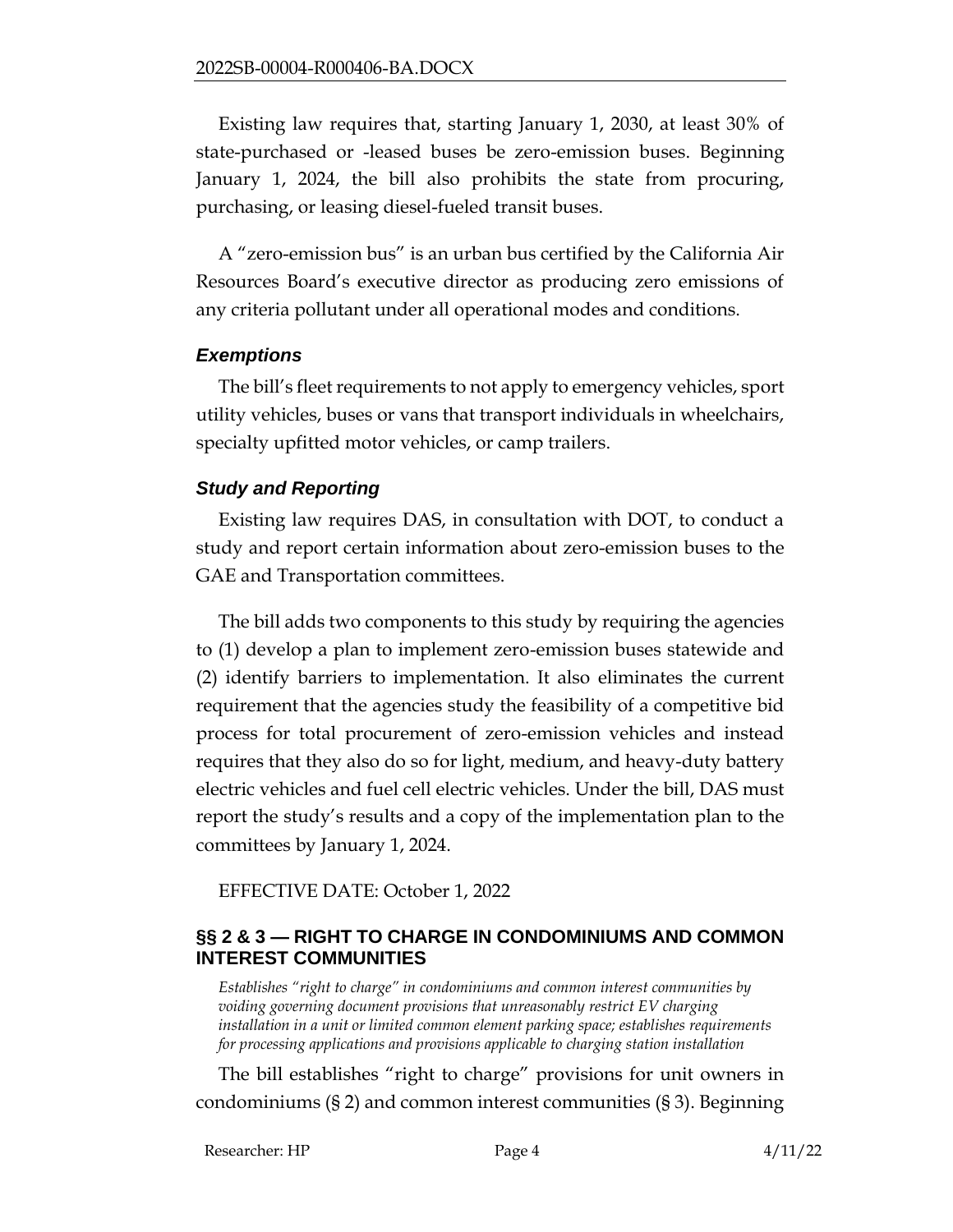October 1, 2022, the bill makes void and unenforceable any provision in declarations, bylaws, rules, or condominium instruments, as applicable ("governing documents"), that prohibit or unreasonably restrict EV charging station installation in a unit or limited common element parking space.

An EV charging station is an electric component assembly or cluster of component assemblies designed specifically to charge batteries in EVs by permitting the transfer of electric energy to a battery or other storage device. Limited common elements are portions of the condominium or common interest community designated as reserved for the use of one or more units, but not all units.

Under the bill, EV charging stations in condominiums and common interest communities must meet all applicable health and safety standards and requirements under federal, state, or municipal law.

## *Exceptions*

The bill's right to charge provisions do not apply to condominiums and common interest communities that (1) impose "reasonable restrictions" on EV charging stations or (2) have EV charging stations in a number that is at least equal to 15% of the units. Reasonable restrictions are those that do not significantly increase an EV charging station's cost or decrease its efficiency or specified performance.

# *Application Processing*

Under the bill, unit owners may apply to install an EV charging station to the applicable governing body (board of directors or executive board). The governing body must (1) acknowledge, in writing, the application within 30 days after receiving it and (2) approve or deny an application, in writing, within 60 days after receiving it. The governing body must process the application in the same way as the governing documents require for other additions, alterations, or improvements.

Under the bill, unless the governing body reasonably requests additional information within the 60-day period for acting on an application, an application that is not denied in that timeframe is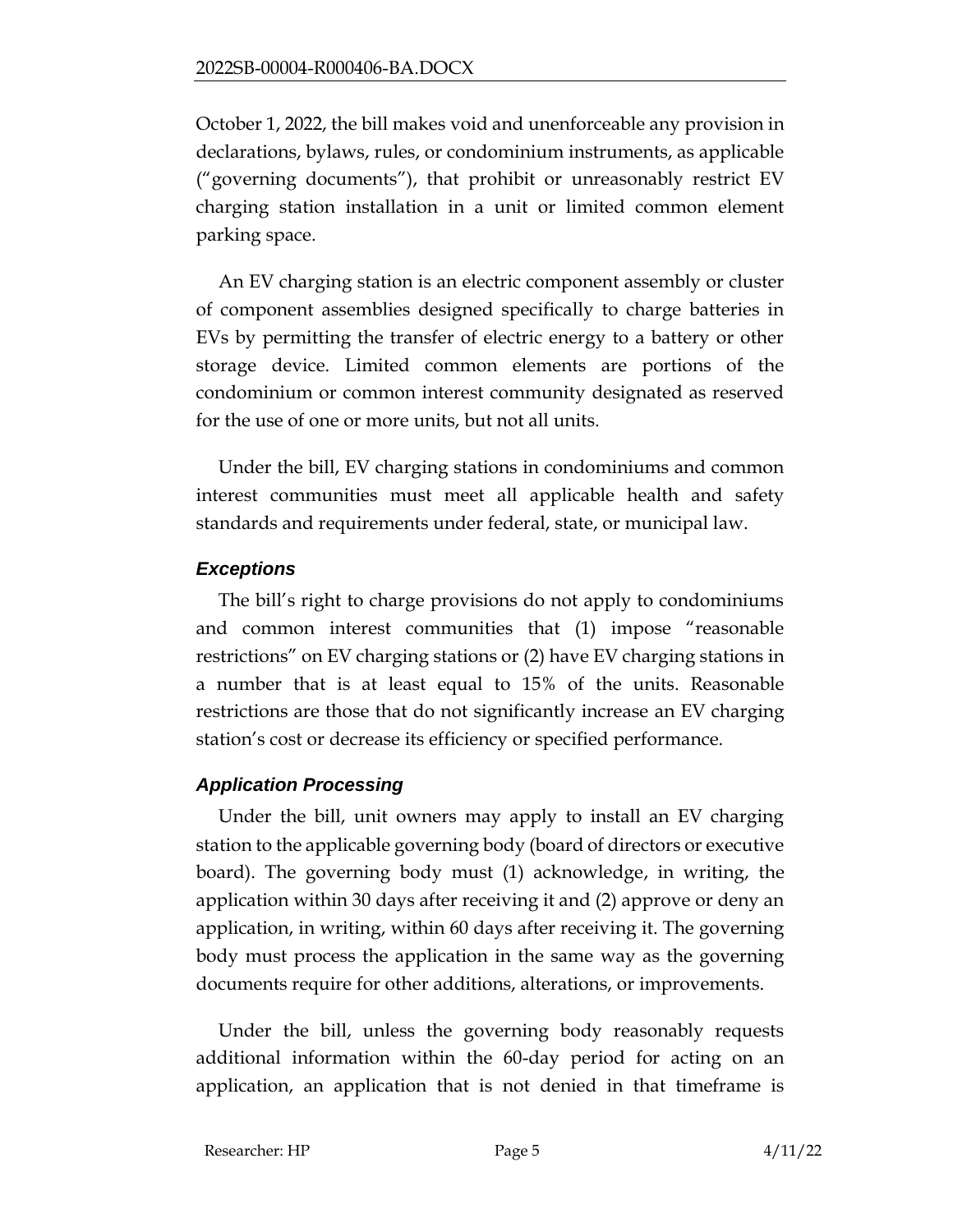deemed approved.

## *Conditions for Approval*

Under the bill, the governing body may approve an EV charging installation if the owner agrees in writing to:

- 1. comply with provisions in the governing documents regarding an addition, alteration, or improvement;
- 2. have a licensed and insured contractor install the charging station;
- 3. if the station is located in a unit parking space, provide a certificate of insurance within 14 days after approval naming the association as an additional insured under the owner's insurance policy;
- 4. pay for the charging station's installation associated costs (e.g., increased master policy premiums, association attorney's fees, engineering or professional fees, permits, and applicable zoning compliance); and
- 5. connect the electricity to the unit's individual meter or install a separate meter to identify and pay for the charging station's electricity usage.

## *Unit Owner Responsibilities*

The bill makes the unit owner, and each successive owner, of the EV charging station responsible for the following:

- 1. costs for damage to the EV charging station, common elements, or units due to the EV charging station's installation, use, maintenance, repair, removal, or replacement;
- 2. costs to maintain, repair, and replace the EV charging station until its removal;
- 3. costs to restore the physical space where the charging station was installed after its removal;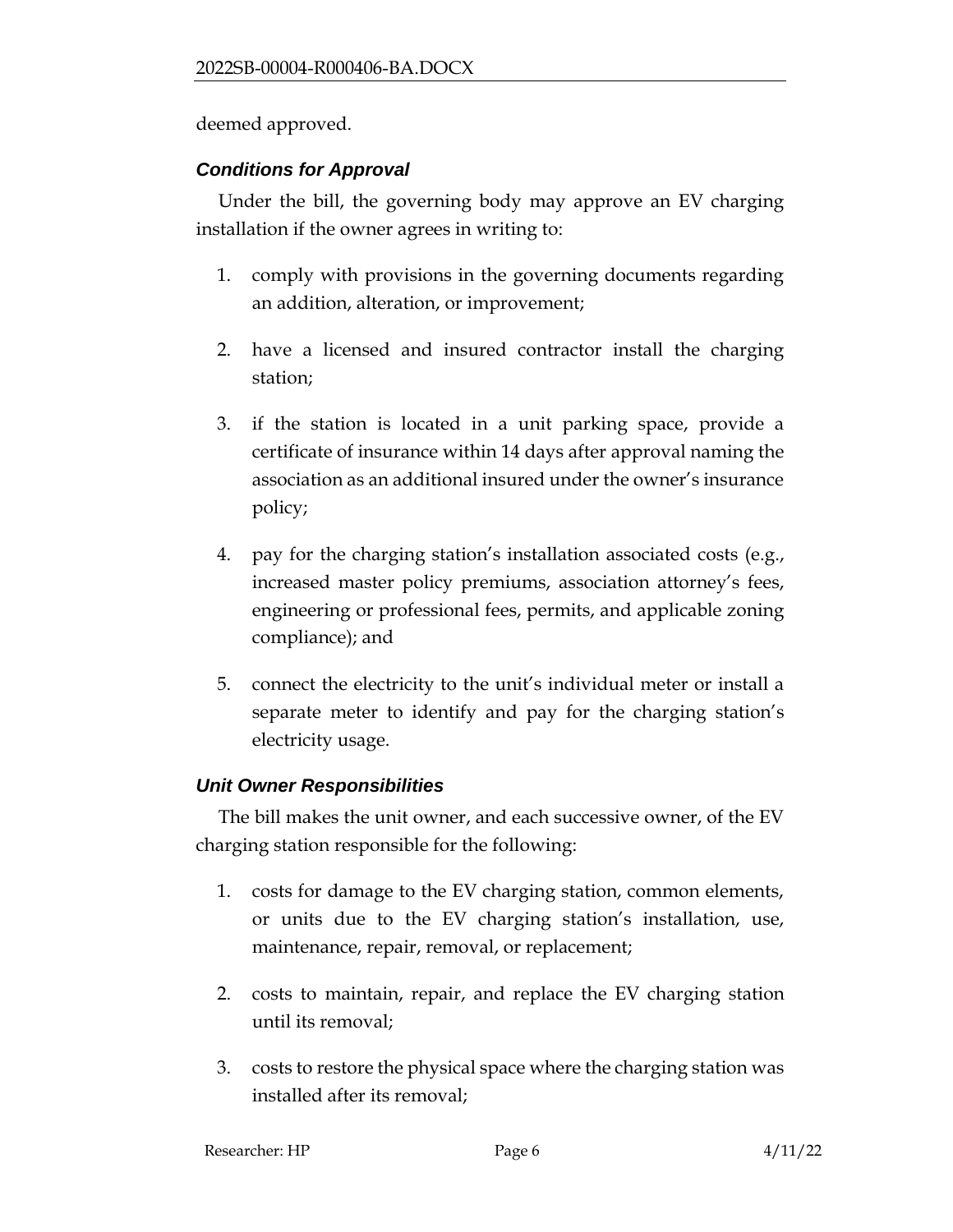- 4. associated electricity costs;
- 5. common expenses from uninsured losses under any master insurance policy the association holds on behalf of unit owners; and
- 6. disclosing to prospective buyers (a) the charging station's existence, (b) the associated responsibilities, and (c) that the purchaser accepts the charging station unless it is removed before the unit's transfer.

The bill also specifies that a unit owner is not required to maintain liability coverage for an existing National Electrical Manufacturers Association standard alternating current power plug.

#### *Permitted Association Actions*

The bill specifically authorizes associations to do the following:

- 1. install an EV charging station in the common elements to be used by all unit owners if it develops appropriate rules for the station's use,
- 2. create a new parking space where one did not previously exist to facilitate installing an EV charging station, and
- 3. require the unit owner to remove the EV charging station before the unit's sale unless the purchaser agrees to take ownership of the station.

#### *Attorney's Fees*

The bill specifies that the prevailing party must be awarded reasonable attorney's fees in any action by an association seeking to enforce compliance with the bill.

EFFECTIVE DATE: October 1, 2022

## <span id="page-6-0"></span>**§ 4 — RENTERS' RIGHT TO CHARGE**

*Generally requires landlords of dwelling units to approve a tenant's written request to install an EV charging station at the tenant's dedicated parking space and specifies the contents and terms of the written request and the landlord-tenant agreement*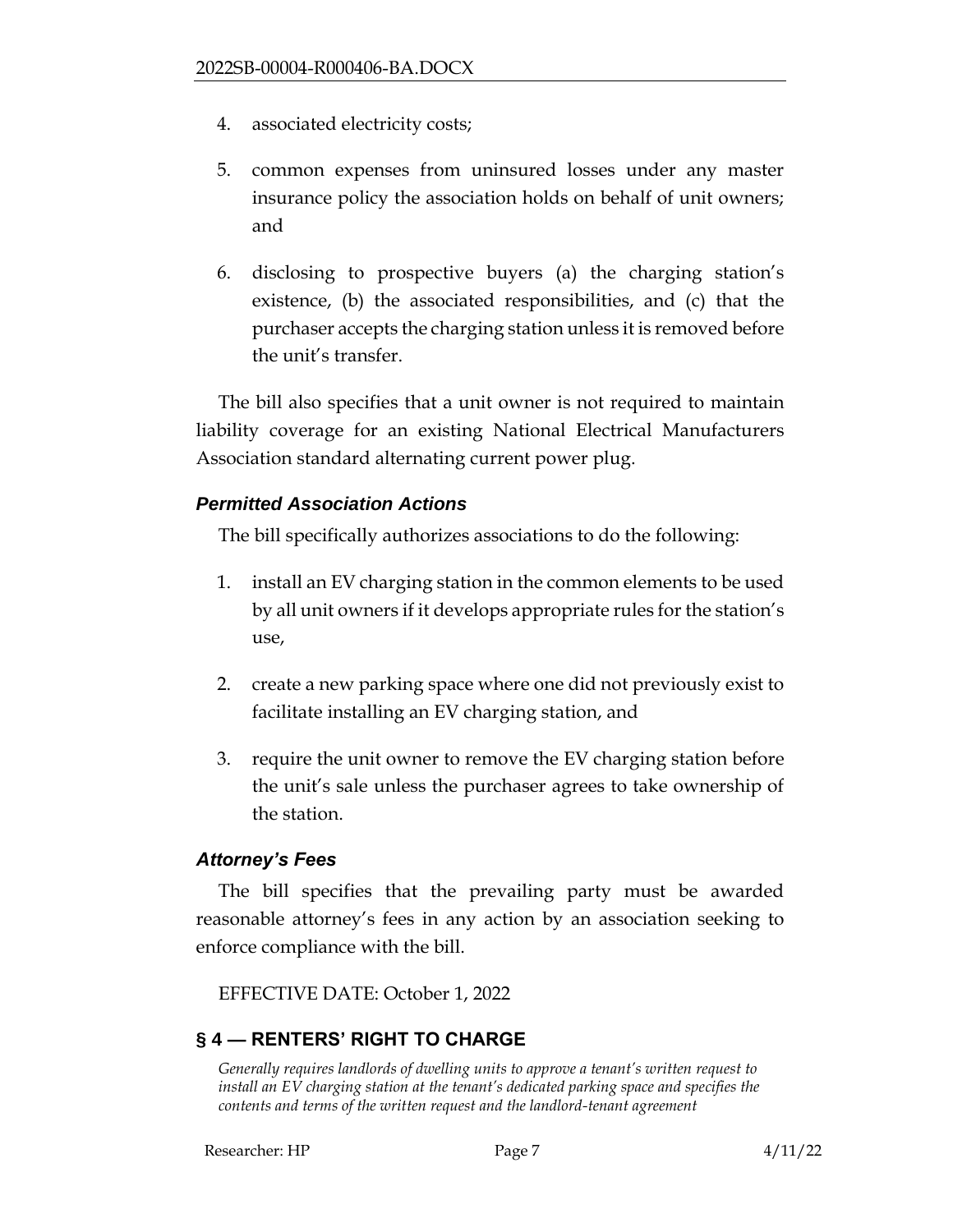The bill generally requires landlords of dwelling units to approve a tenant's written request to install an EV charging station (see above) at the tenant's dedicated parking space if the request (1) meets the bill's requirements and (2) complies with the landlord's procedural approval process for property modifications. This requirement applies to rental agreements executed, extended, or renewed on or after October 1, 2022.

Under the bill, a "dedicated parking space" is a parking space located within a lessee's separate interest or a parking spot that is a common area, but subject to an individual lessee's exclusive use rights. It includes a garage space, carport, or parking space that is specifically designated for the lessee's use. A "dwelling unit" is any house or building, or part of one, that is occupied or designed to be occupied, or is rented, leased, or hired out to be occupied as a residence.

The bill specifies that landlords (1) are not obligated to provide an additional parking space to a tenant to accommodate an EV charging station and (2) may charge a monthly rent for a parking space if the EV charging station has the effect of providing the tenant with a reserved space.

Under the bill, an EV charging station, and all property modifications and improvements, must comply with applicable state, federal, or municipal laws and zoning requirements, land use requirements, covenants, conditions, and restrictions.

## *Exceptions*

The bill's requirements do not apply to residential rental property where:

- 1. the dwelling unit has EV charging stations for tenants' use in at least 10% of designated parking spaces;
- 2. parking is not provided as part of the rental agreement;
- 3. there are fewer than five parking spaces;
- 4. the property's development is assisted by an allocation of Low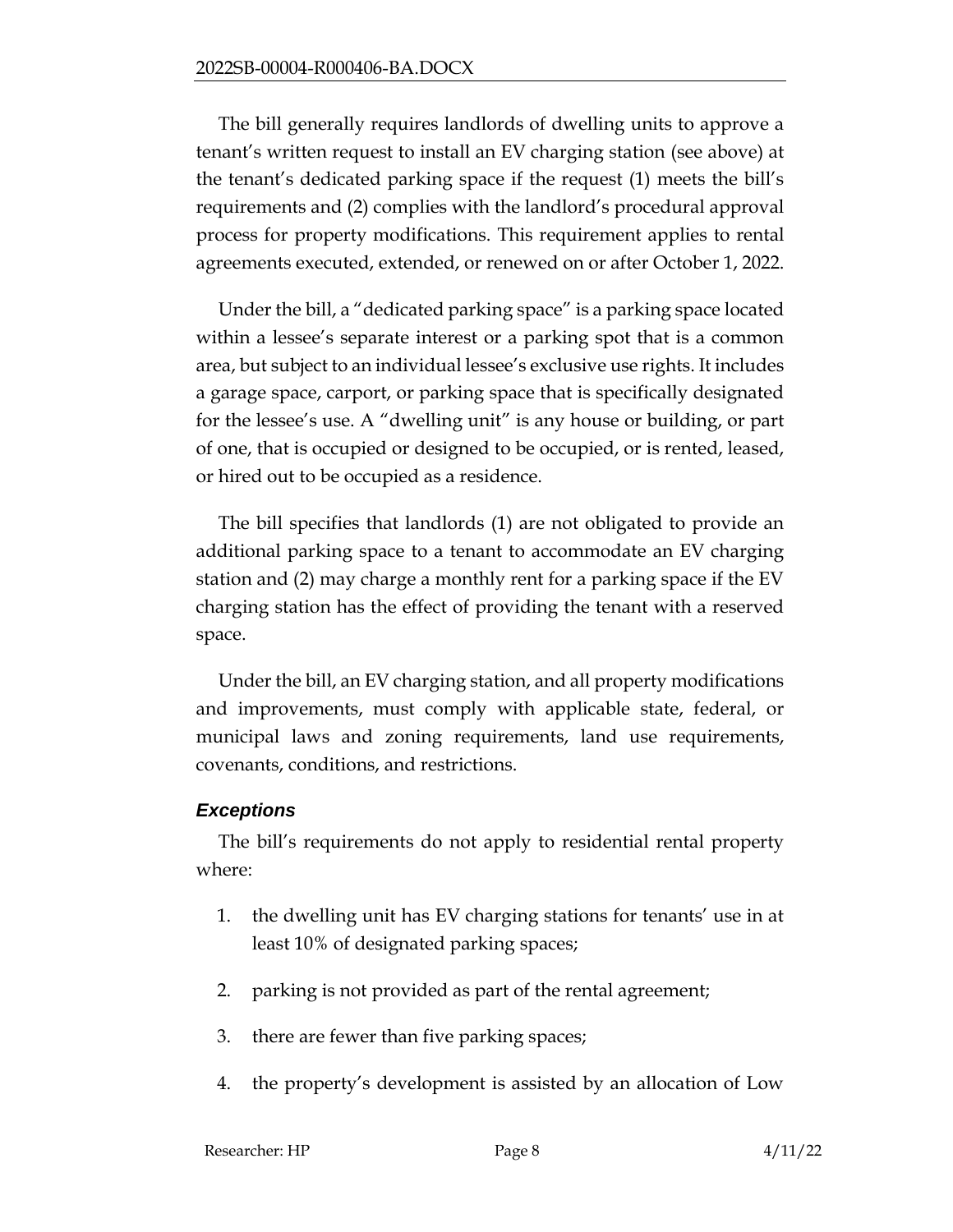Income Housing Tax Credits under federal tax law; or

5. the property is managed by a housing authority created under state law.

#### *Request and Agreement*

Under the bill, a tenant's written request to install an EV charging station must indicate his or her consent to enter into a written agreement with the landlord that includes provisions on the following:

- 1. installing, using, maintaining, and removing the EV charging station and its infrastructure;
- 2. permission for the landlord to withhold all or part of a security deposit at the end of a tenancy for any damages the landlord suffers if the tenant fails to comply with the landlord's requirements on maintaining and removing the EV charging station and its infrastructure;
- 3. a complete financial analysis and scope of work regarding the EV charging station and its infrastructure;
- 4. payment to the landlord for any costs associated with the landlord's installation of the EV charging station and its infrastructure before any modification or improvement to the rental property (e.g., permitting, supervision, construction costs, performance bonds);
- 5. payment, as part of rent, for the landlord's incurred costs associated with the electric usage of the EV charging station and costs for damage, maintenance, repair, removal, and replacement of the EV charging station (including changes or improvements to the rental property);
- 6. maintaining a general liability insurance policy that covers the EV charging station and names the landlord as an additional insured, beginning on the date of construction approval and until the tenant forfeits possession of the unit to the landlord; and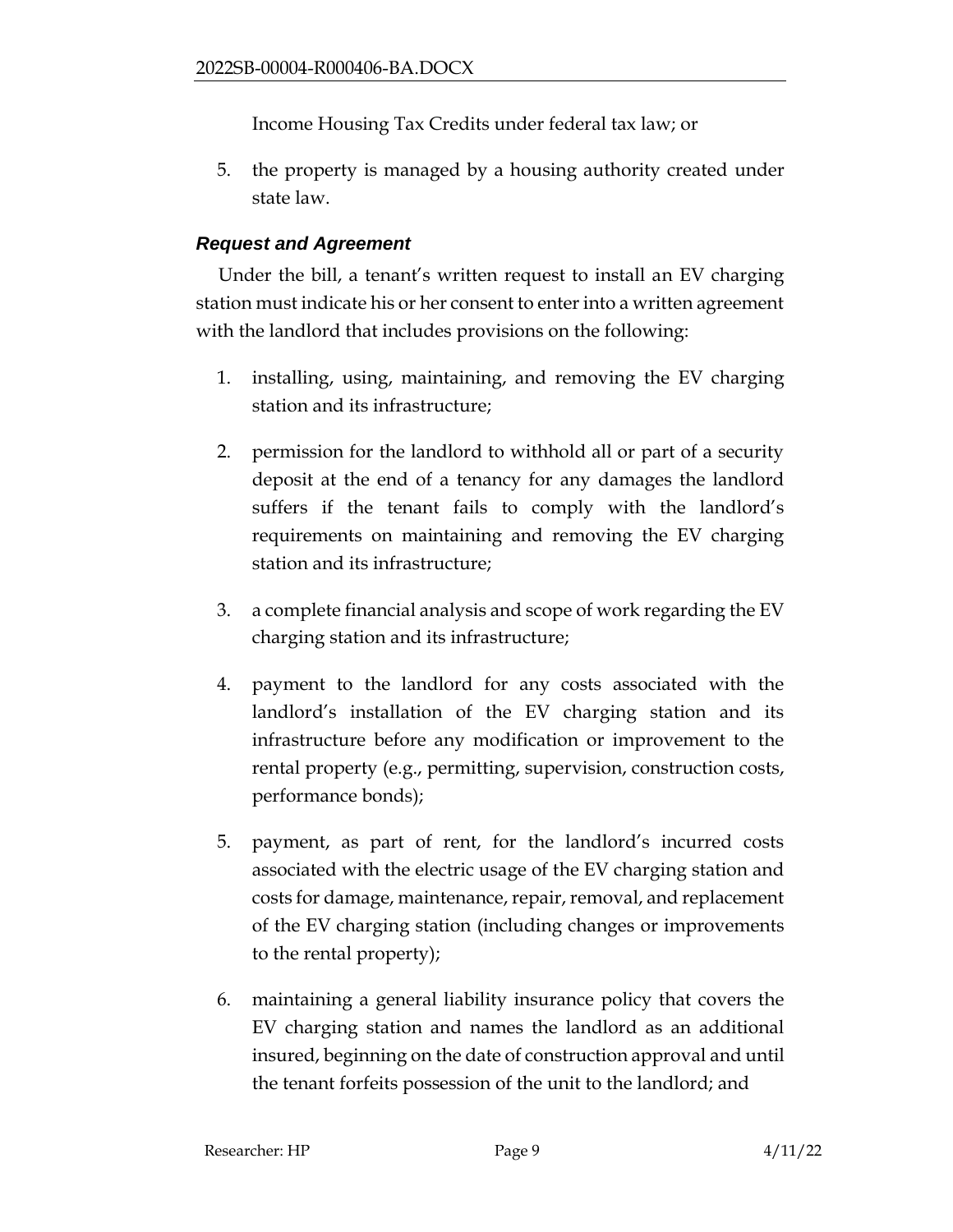7. a requirement that the tenant (a) post a surety bond in an amount equal to the cost of removing the EV charging station or (b) agree to designate the station as a fixture of the rental property if the tenant does not remove it upon the lease's termination.

EFFECTIVE DATE: October 1, 2022

## <span id="page-9-0"></span>**§ 5 — NEW CONSTRUCTION EV CHARGING REQUIREMENTS**

*Requires a certain percentage of parking spaces in certain new construction to be equipped with either EV charging stations or charging station infrastructure*

Under the bill, DAS must require that each new construction of a state facility and "school building project" (see BACKGROUND) be installed with level two EV charging stations in at least 20% of parking spaces designated for cars or light-duty trucks.

The bill also requires municipalities to require that each new construction of a commercial building or multi-unit residential building with 30 or more parking spaces be equipped with EV charging infrastructure in at least 10% of parking spaces. Municipalities may, through their legislative bodies, require these buildings to have charging infrastructure in a higher percentage of spaces. The charging infrastructure must be capable of supporting level two EV charging stations or higher.

Under the bill, a "level two EV charging station" is an electric component assembly or cluster of component assemblies designed specifically to supply electricity to battery electric vehicles at 240 volts and up to 80 amperes.

EFFECTIVE DATE: October 1, 2022

## <span id="page-9-1"></span>**§ 6 — PROPERTY TAX EXEMPTIONS**

*Exempts from property taxes certain EV charging stations, fuel cell vehicle refueling equipment, and zero-emission buses*

The bill exempts from property tax (1) level two EV charging stations (see § 5) located on commercial or industrial property, (2) EV charging stations located on residential property, (3) refueling equipment for fuel cell electric vehicles, and (4) zero-emission buses (see § 1).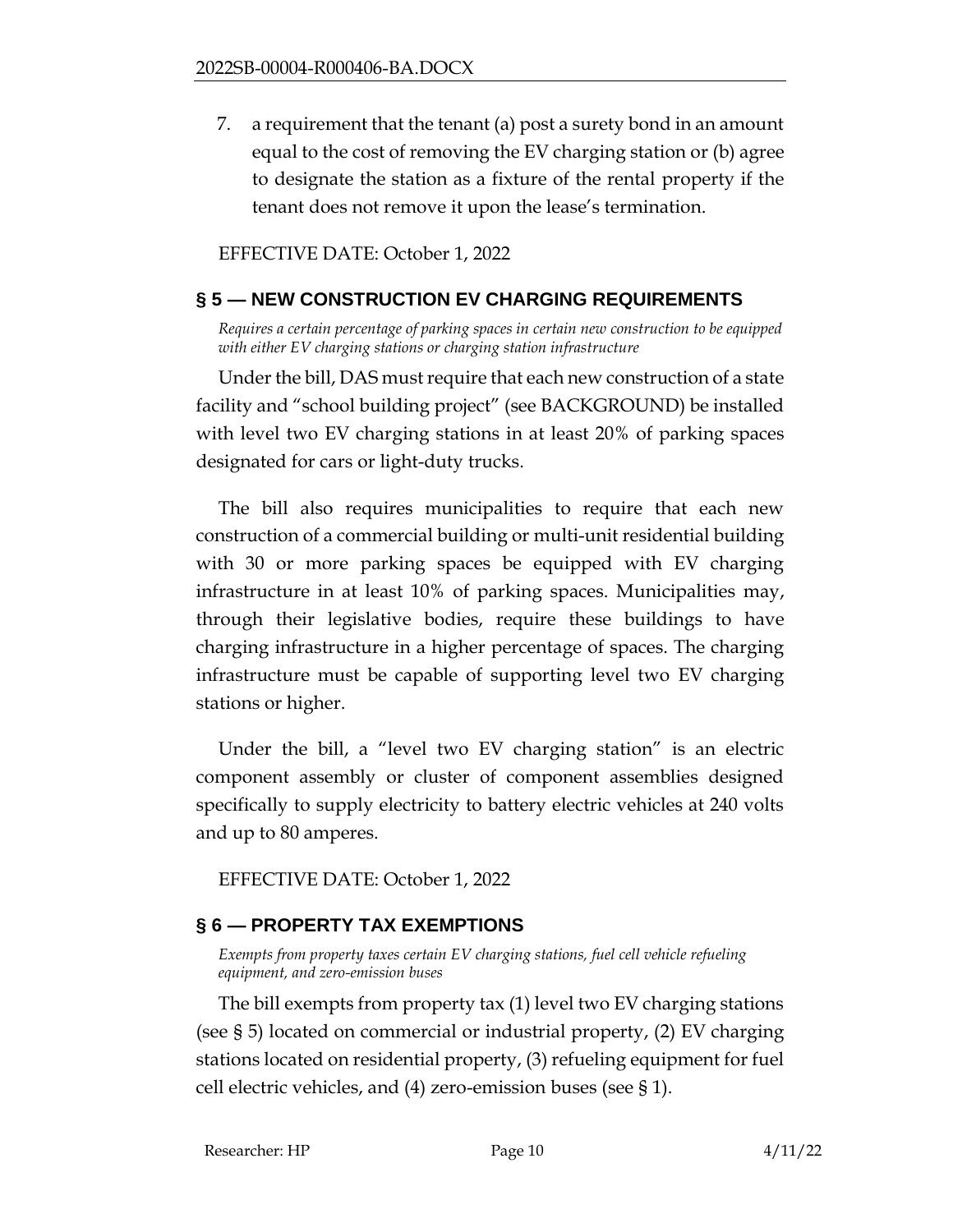EFFECTIVE DATE: October 1, 2022, and applicable to assessment years starting on or after that date.

#### <span id="page-10-0"></span>**§§ 7 & 11 — CHEAPR PROGRAM AND GHG REDUCTION FEE**

*Makes numerous changes to the CHEAPR program, including making the CHEAPR board advisory-only, modifying the board's membership, giving priority to low-income individuals and residents of environmental justice communities, and extending eligibility to businesses, municipalities, nonprofits, and e-bikes; directs all of the GHG reduction fee to the CHEAPR program*

The bill makes numerous changes to the CHEAPR program, some of which correspond to agency practice. Under current law, the CHEAPR board is responsible for the program's administration. The bill (1) requires DEEP to administer the program; (2) makes the CHEAPR board advisory, responsible for advising the DEEP commissioner on priorities for allocating, distributing, and using CHEAPR funds; and (3) eliminates the program's sunset date (December 31, 2025), thereby making the program permanent.

The bill modifies the program parameters for the vehicle rebates and adds a component for electric bicycles (e-bikes). For both components, the bill allows the program to offer rebates or vouchers ("incentives").

The bill also increases program funding by transferring the entirety of the greenhouse gas reduction fee to the CHEAPR account to be used for the program. Current law transfers only the first \$3 million collected from the fee, with the remainder going to the General Fund. By law, the fee is (1) \$15 for the registration of a new vehicle and (2) generally \$7.50 for new registrations and registration renewals.

#### *Advisory Board*

The bill modifies the CHEAPR board's membership. First, it adds the Public Utilities Regulatory Authority chairperson, or her designee, as an ex-officio member. As under existing law, the other ex-officio members are the DEEP commissioner, the consumer protection commissioner, and the Green Bank president (or their designees).

The bill also (1) increases the number of appointed members from six to 10 by adding appointments for the Transportation Committee leaders and (2) specifies qualifications for some existing members, as shown in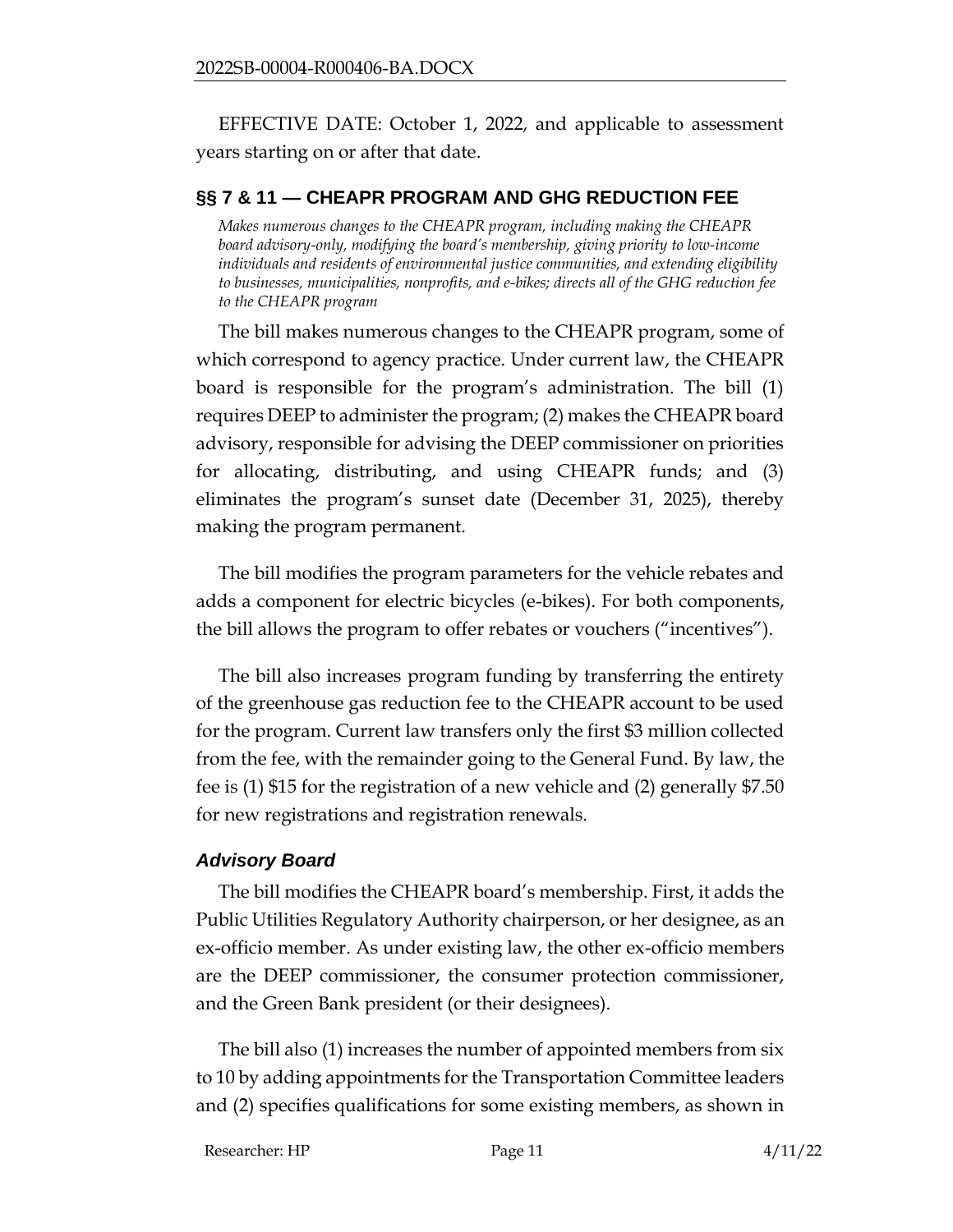## Table 1.

| <b>Appointing Authority</b>     | <b>Qualification</b>                                    |  |
|---------------------------------|---------------------------------------------------------|--|
| House speaker*                  | Representative of an environmental organization         |  |
|                                 | knowledgeable in EV policy*                             |  |
| Senate president pro tempore*   | Representative of an association representing EV        |  |
|                                 | manufacturers                                           |  |
| House majority leader*          | Representative of an organization representing an       |  |
|                                 | environmental justice community*                        |  |
| Senate majority leader*         | Representative of an automotive retailers' association* |  |
| House minority leader*          | Representative of an EV consumer association            |  |
| Senate minority leader*         | None specified*                                         |  |
| <b>Transportation Committee</b> | Representative of an organization promoting walking or  |  |
| House chairperson               | bicycling                                               |  |
| <b>Transportation Committee</b> | None specified                                          |  |
| Senate chairperson              |                                                         |  |
| <b>Transportation Committee</b> | Owner or manager of bicycle sale or repair business     |  |
| House ranking member            |                                                         |  |
| <b>Transportation Committee</b> | None specified                                          |  |
| Senate ranking member           |                                                         |  |

\*Existing appointment/qualification

The bill allows the advisory board to establish rules governing its internal procedures.

## *Vehicle Incentive Component*

*Eligible Vehicles.* Under the bill, the CHEAPR program provides incentives to state residents who purchase battery electric vehicles (BEVs), plug-in hybrid electric vehicles (PHEVs), or fuel cell electric vehicles (FCEVs). The bill makes hydrogen vehicles ineligible for incentives. This conforms to current program practice.

Additionally, the bill sets the maximum base manufacturer's suggested retail price (MSRP) for a vehicle to be eligible for an incentive at \$50,000, which applies from July 1, 2022, to June 30, 2027. Current law does not impose an MSRP cap, but under current program practice, the MSRP cap is \$42,000 for BEVs and PHEVs and \$60,000 for FCEVs.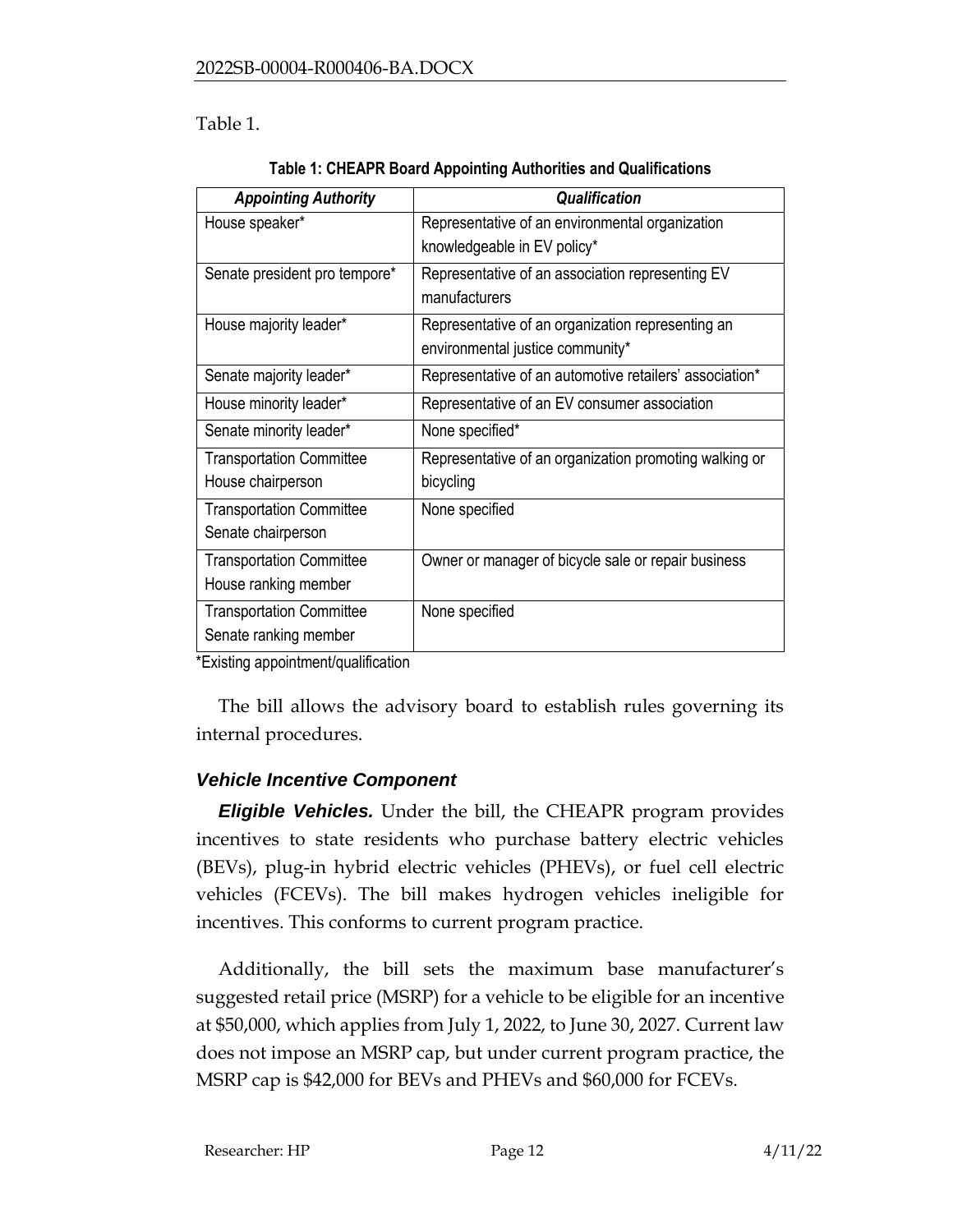*Eligible Entities.* Under current law, only individuals qualify for incentives through CHEAPR. The bill extends eligibility for incentives to in-state municipalities, businesses, nonprofits, and tribal entities. It limits these entities to 10 incentives per year, within available funds, and 20 incentives total. But it allows DEEP to issue additional incentives to eligible businesses or nonprofits that operate fleets exclusively in environmental justice communities (see BACKGROUND).

*Incentive Amounts and Income Eligibility.* The bill generally makes DEEP responsible for establishing and revising incentive amounts, with the advisory board's advice, but requires the rebate for residents of environmental justice communities to be at least \$5,000. Under current law, the board establishes rebate amounts.

The bill requires the DEEP commissioner to prioritize granting incentives to residents (1) of environmental justice communities; (2) with household incomes at or below 300% of the federal poverty level; or (3) who participate in state and federal assistance programs such as the Supplemental Nutrition Assistance Program, Low Income Home Energy Assistance Program, Head Start, and Operation Fuel. Under current agency practice, participants in certain income-qualified programs are eligible for higher rebates.

## *E-Bike Incentive Component*

The bill requires the DEEP commissioner to provide incentives through the CHEAPR program for state residents to purchase e-bikes. As with the vehicle component, the commissioner is generally responsible for determining incentive amounts, except that the incentive must be at least \$500. The bill also requires DEEP, in consultation with the advisory board, to determine the maximum income eligibility for ebike incentives.

The e-bike component must be designed to maximize air quality benefits associated with e-bike use and prioritize granting incentives to residents (1) of environmental justice communities; (2) with household incomes at or below 300% of the federal poverty level; or (3) who participate in state and federal assistance programs such as the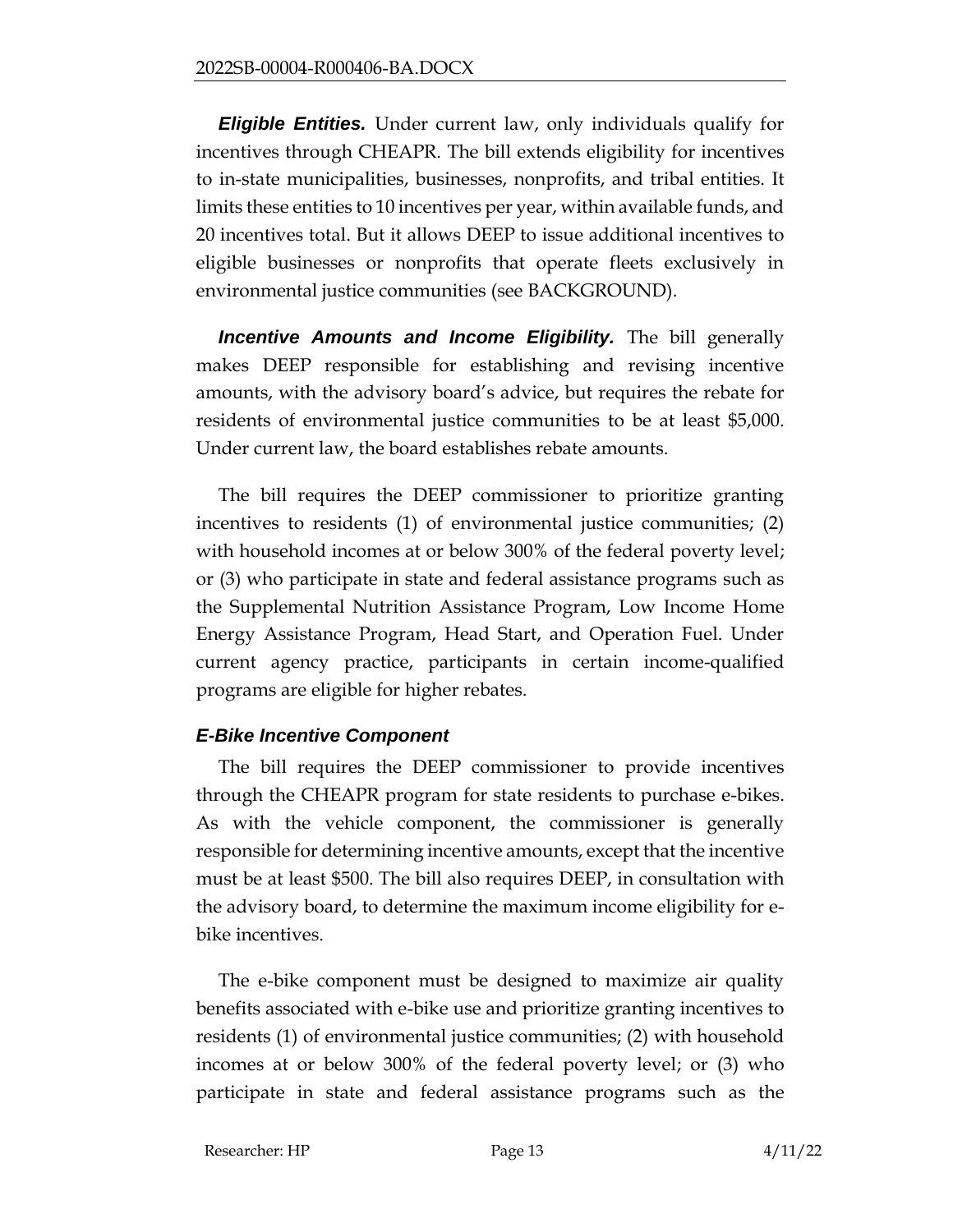Supplemental Nutrition Assistance Program, Low Income Home Energy Assistance Program, Head Start, and Operation Fuel.

Under the bill, from July 1, 2022, to June 30, 2027, an e-bike must have a base MSRP of \$3,000 or less to be eligible for a program incentive.

#### *Reporting*

The bill requires DEEP, rather than the CHEAPR board, to annually evaluate the program. It also requires that DEEP report annually, starting by June 20, 2024, to the Transportation and Environment committees on the program's status and effectiveness. The report must include information on program participation and the environmental benefits accruing to environmental justice communities and communities overburdened by air pollution.

## *Outreach and Marketing*

Under the bill, DEEP must conduct outreach programs and implement a marketing campaign to promote CHEAPR.

EFFECTIVE DATE: Upon passage for the changes to the CHEAPR program.

# <span id="page-13-0"></span>**§§ 8 & 20 — EV REGISTRATION FEE**

*Eliminates the reduced registration fee for electric vehicles*

The bill eliminates the reduced registration fee for EVs (\$57 for a triennial period) and instead subjects them to the same registration fee that applies to other passenger motor vehicles (e.g., \$120 for triennial period).

## <span id="page-13-1"></span>**§§ 9 & 10 — CLEAN AIR ACT (CAA) FEE**

*Requires CAA fee revenue to be placed in dedicated accounts within the General Fund and the Special Transportation Fund and used for clean air and clean transportation expenses*

Current law requires that federal CAA fees (see BACKGROUND) collected on motor vehicle registrations be split between the General Fund (42.5%) and the Special Transportation Fund (STF) (57.5%) and does not dedicate these fees to any specific purpose.

The bill keeps the fee division, but instead directs the revenue to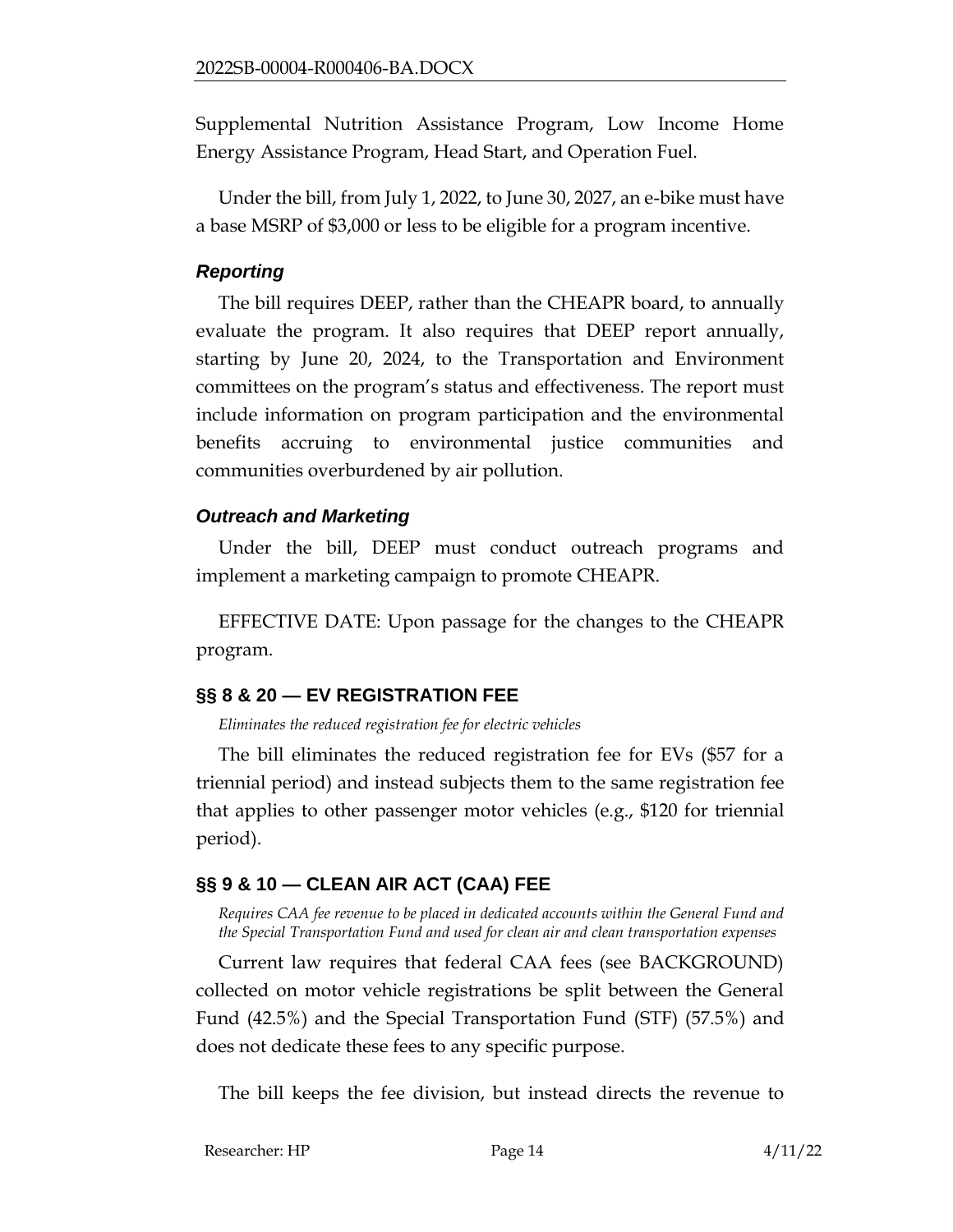dedicated accounts, specifically the (1) federal clean air act (CCA) account in the General Fund and (2) reduce transportation-related greenhouse gases (GHG) account in the STF. The bill establishes these accounts as nonlapsing accounts within the respective funds and requires all money the law directs to the accounts to be deposited in them.

Under the bill, funds in the federal CAA account must be spent by DEEP, in consultation with DOT, to implement federal CAA requirements, improve air quality, and reduce carbon emissions. Funds in the reduce transportation-related GHG account must be spent by the DOT commissioner on transportation-related expenditures to reduce transportation-related GHG.

## <span id="page-14-0"></span>**§§ 12 & 13 — TRAFFIC SIGNAL GRANT PROGRAM**

*Requires DOT to establish a matching grant program to help municipalities modernize existing traffic signal equipment and authorizes \$75 million in bonds for that purpose*

The bill requires DOT to establish a matching grant program to help municipalities modernize existing traffic signal equipment and operations to make them (1) capable of using transit signal priority, (2) responsive to congestion, and (3) reduce idling. It authorizes \$75 million in general obligation (GO) bonds for the program, which are subject to standard statutory bond issuance procedures and repayment requirements.

Under the bill, applications must be submitted annually to the DOT commissioner when, and in the way, he requires. The commissioner must (1) develop eligibility criteria for program participation, (2) determine the matching amount required, (3) give preference to applications submitted by two or more municipalities, and (4) establish incentives for regional projects.

EFFECTIVE DATE: The provision requiring DOT to establish the program is effective upon passage.

# <span id="page-14-1"></span>**§§ 14 & 19 — MEDIUM AND HEAVY-DUTY TRUCK VOUCHERS**

*Allows DEEP to establish a voucher program to support the use of zero-emission mediumand heavy- duty vehicles and appropriates \$15 million to fund the program*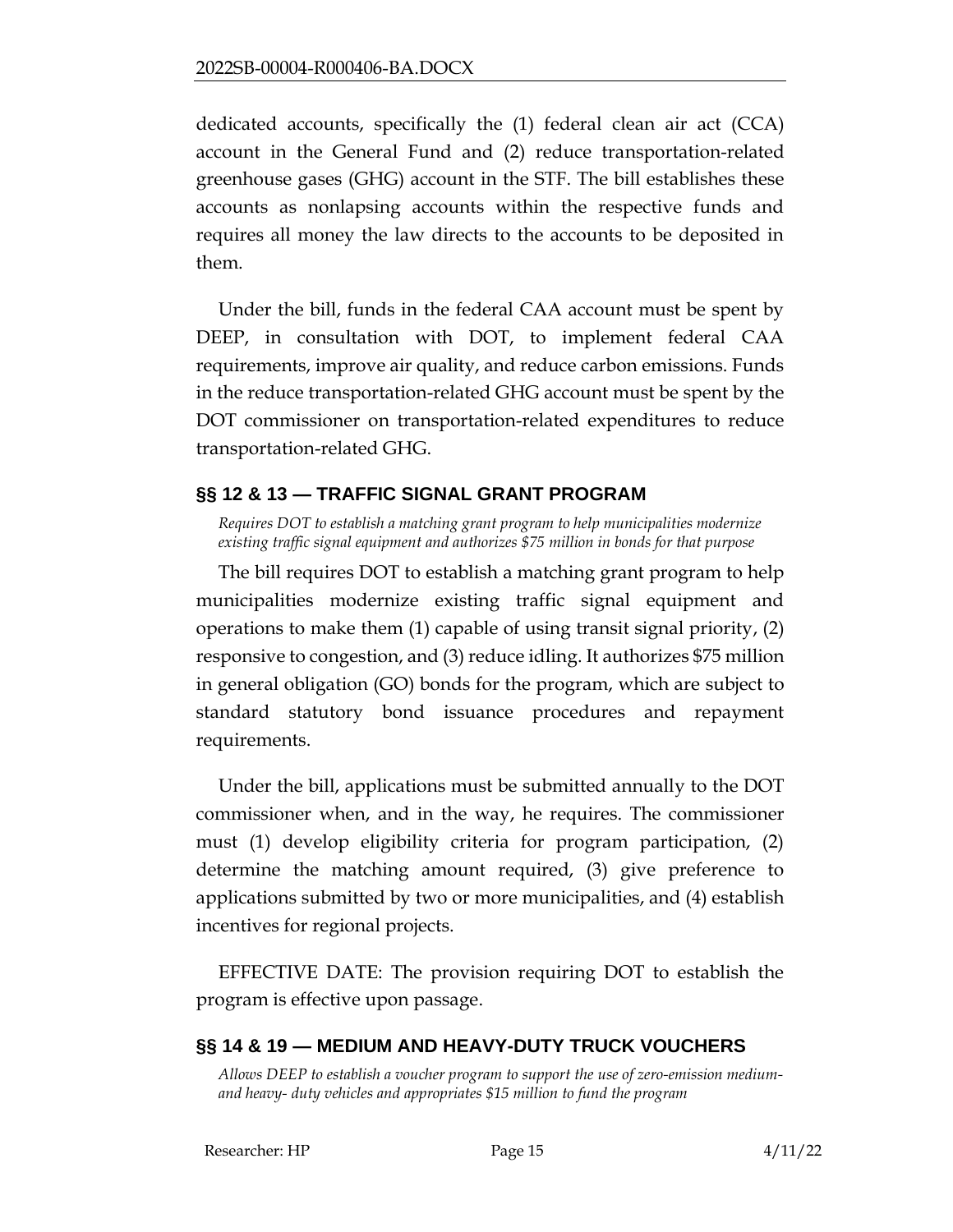Beginning January 1, 2023, the bill allows DEEP, within available funds, to establish a voucher program to support the use of zeroemission (1) vehicles within class 5 to class 13 of the Federal Highway Administration's (FHWA) vehicle category classification system (see BACKGROUND) and (2) school buses within class 3 to class 8 of the system. The DEEP commissioner must consult with the education, motor vehicles, and transportation commissioners in establishing the program.

The bill also establishes a medium and heavy-duty vehicle voucher account as a separate, nonlapsing General Fund account. It appropriates \$15 million to the account in FY 23. The account must contain any money the law requires be deposited into it, and its funds must be used by DEEP for the voucher program.

Under the bill, eligible technology for vouchers includes battery electric and fuel cell systems and electric vehicle charging infrastructure. Vouchers may not be awarded for vehicle classes where there is no commercially available zero-emission technology. DEEP must set aside 40% of available funding to maximize air pollution reduction in environmental justice communities (see BACKGROUND).

EFFECTIVE DATE: The provision requiring DEEP to establish the program and creating the account is effective upon passage.

# <span id="page-15-0"></span>**§§ 15-17 — ZERO-EMISSION SCHOOL BUSES**

*Allows for 10-year school transportation contracts if the contract includes at least one zero-emission bus, sets targets for converting school buses to zero-emission buses, and establishes a matching grant program for zero-emission school buses and charging infrastructure*

## *School Bus Contracts*

Under current law, local and regional boards of education may enter into contracts for student transportation for a maximum term of five years. The bill allows them to have contracts with up to ten-year terms if the contract includes transportation provided by at least one school bus that is a zero-emission bus. (A "zero-emission bus" is an urban bus certified by the California Air Resources Board's executive director as producing zero emissions of any criteria pollutant under all operational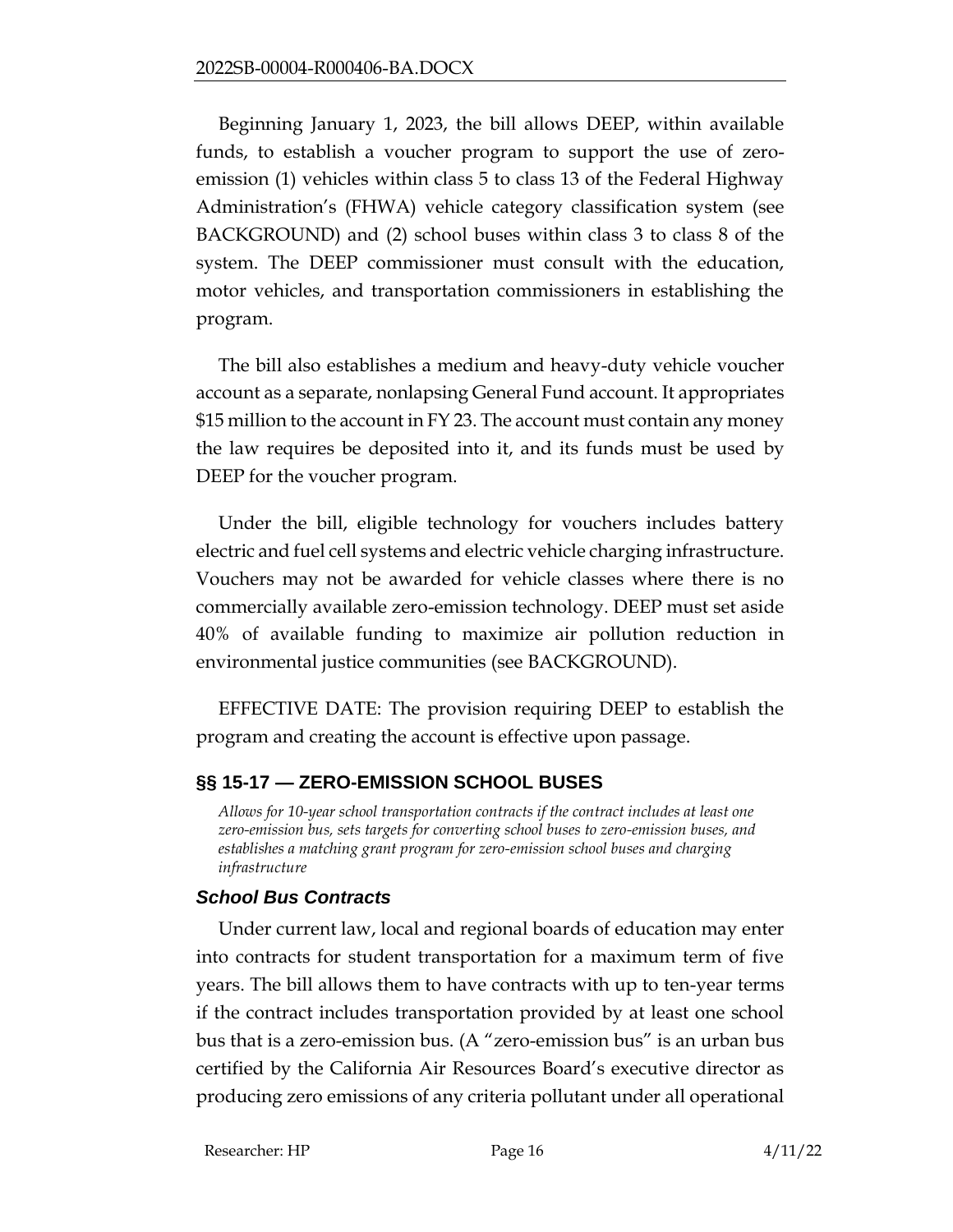modes and conditions.)

## *Transition to Zero-Emission School Buses*

The bill requires that all school buses be zero-emission buses by (1) January 1, 2030, in school districts in environmental justice communities (see BACKGROUND) and (2) January 1, 2035, in the remaining districts.

## *Grant Program*

The bill requires DEEP to establish and administer a grant program to provide matching funds necessary for municipalities, school districts, and school bus operators to submit federal grant applications and maximize federal funding to buy or lease zero-emission buses and EV charging infrastructure. It authorizes \$20 million in GO bonds to fund the program, which are subject to standard statutory bond issuance procedures and repayment requirements.

Applications must be filed when and how the commissioner determines, and DEEP must determine the matching amount that applicants must provide. The bill requires DEEP to give preference to applications to purchase or lease zero-emission buses that will operate primarily in an environmental justice community.

# *Technical Assistance*

The bill requires DEEP, within available appropriations, to provide administrative and technical assistance to municipalities, school districts, and school bus operators that apply for federal grants for zeroemission buses and EV charging infrastructure.

EFFECTIVE DATE: The provision on school bus contracts is effective October 1, 2022.

# <span id="page-16-0"></span>**§ 18 — STATE CARBON BUDGET**

*Requires DOT, in consultation with DEEP, to annually establish a transportation carbon budget and adopt implementing regulations to ensure that transportation projects adhere to the budget*

Starting by July 1, 2024, the bill requires DOT, in consultation with DEEP, to annually establish a transportation carbon budget for the state that sets the maximum amount of GHG emissions permitted from the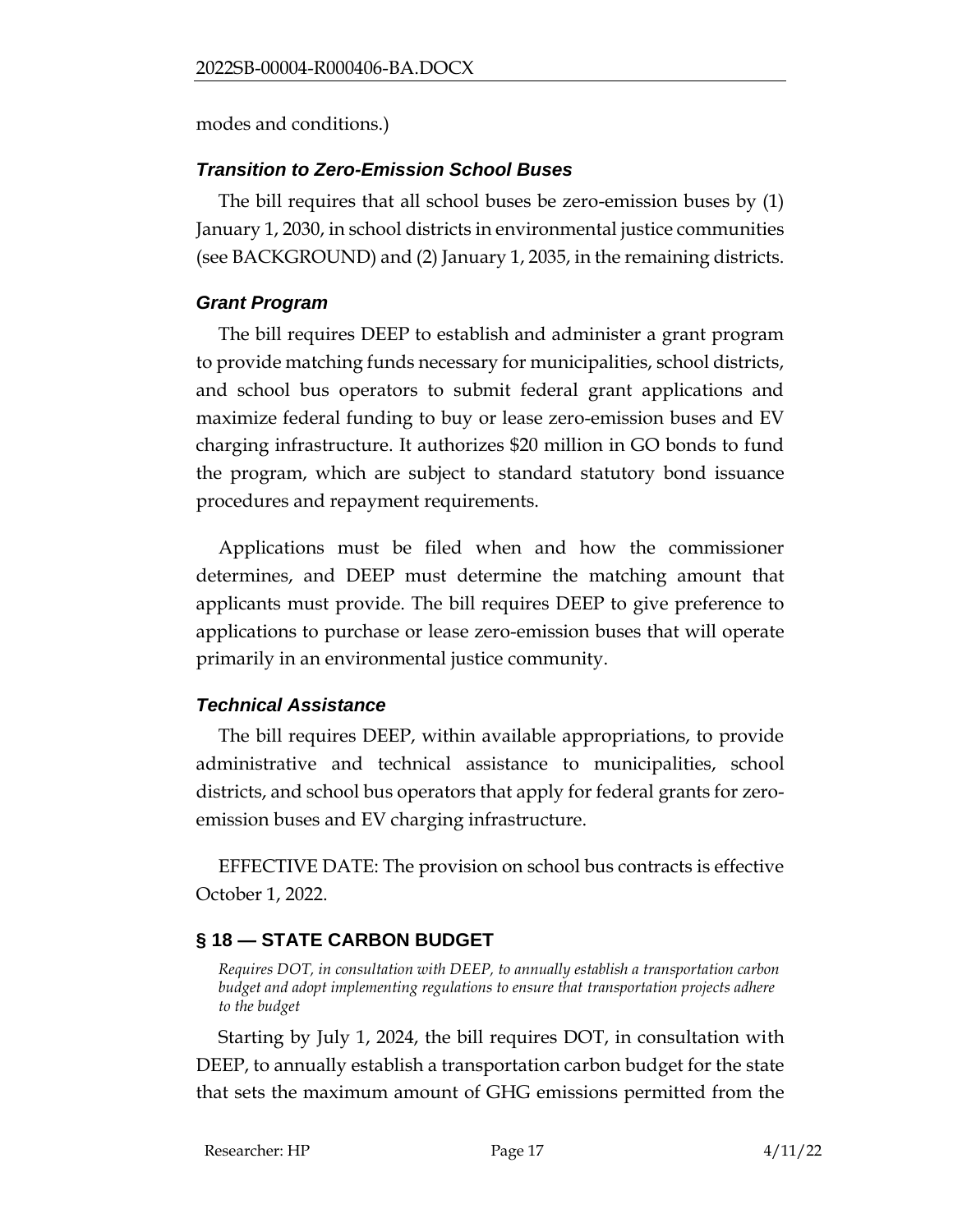transportation sector. When setting the budget, the agencies must consider the state's long-term emissions reductions required under existing law.

Under the bill, DOT must adopt regulations to ensure state, regional, and municipal transportation projects adhere to the carbon budget. The regulations must include:

- 1. a definition of "transportation project" that excludes projects necessary for maintenance or safety;
- 2. a methodology to calculate the GHG emissions expected from future projects;
- 3. ways to offset the emissions for projects estimated to increase net emissions by undertaking GHG mitigation transportation projects that will reduce emissions; and
- 4. a description of the GHG mitigation projects, such as public transportation improvement, bikeway, walkway, or other trail or path construction, and EV charging installation.

DOT must, in consultation with DEEP, implement a public outreach plan to sufficiently engage the public and stakeholders in developing the carbon budget and associated regulations. The DOT commissioner must submit the regulations to the Regulations Review Committee by July 1, 2024.

Starting by February 1, 2025, DOT must annually submit to the Transportation and Environment committees a (1) copy of the transportation carbon budget and (2) description of the public outreach conducted and its results.

EFFECTIVE DATE: October 1, 2022

# <span id="page-17-0"></span>**BACKGROUND**

# *School Building Project*

By law, a "school building project" includes the following: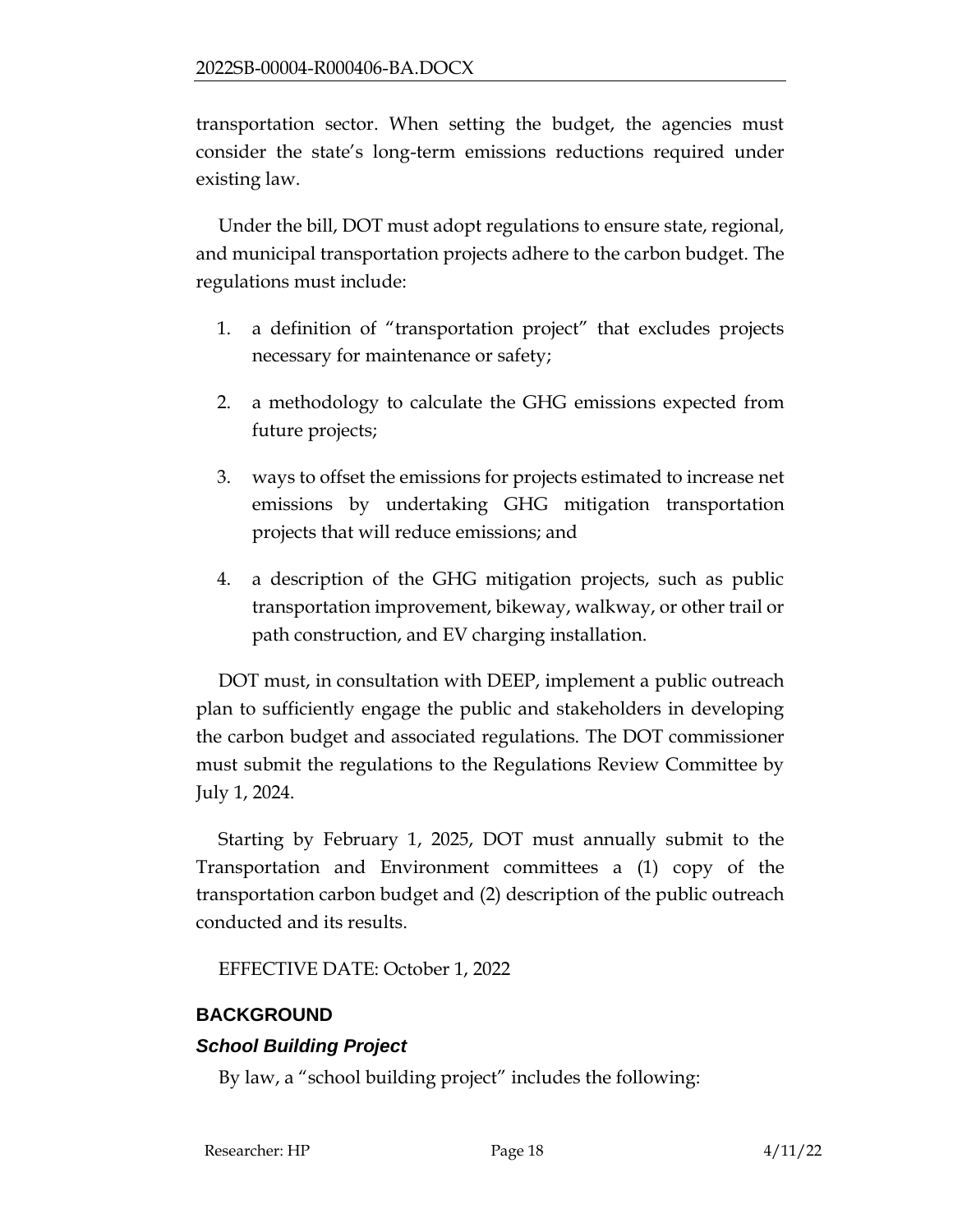- 1. construction, purchase, extension, replacement, renovation, or major alteration of a building to be used for public school purposes, including equipping and furnishing the construction, purchase, extension, replacement, renovation or major alteration, the improvement of land, or the improvement of the site of an existing building for public school purposes;
- 2. construction, including equipping and furnishing construction, of any building which the towns of Norwich, Winchester, and Woodstock may provide by lease or otherwise for use by the Norwich Free Academy, Gilbert School, and Woodstock Academy, respectively, to provide education for public school students; and
- 3. addition to, renovation of, and associated equipping and furnishing, of any building which may be leased, upon the approval of the education and DAS commissioners, to any local or regional board of education for a term of twenty years or more to provide education for public school students (CGS § 10-282).

# *Environmental Justice Communities*

By law, an "environmental justice community" is (a) any U.S. census block group, as determined by the most recent census, for which at least 30% of the population consists of low-income people who are not institutionalized and have an income below 200% of the federal poverty level or (b) a distressed municipality (CGS § 22a-20a).

The Department of Economic and Community Development annually designates distressed municipalities, based on high unemployment and poverty, aging housing stock, and low or declining rates of job, population, and per capita income growth (CGS § 32-9p). The current (2021) distressed municipalities are Ansonia, Bridgeport, Chaplin, Derby, East Hartford, East Haven, Griswold, Groton, Hartford, Meriden, Montville, New Britain, New London, Norwich, Plainfield, Putnam, Sprague, Sterling, Stratford, Torrington, Voluntown, Waterbury, West Haven, Winchester, and Windham.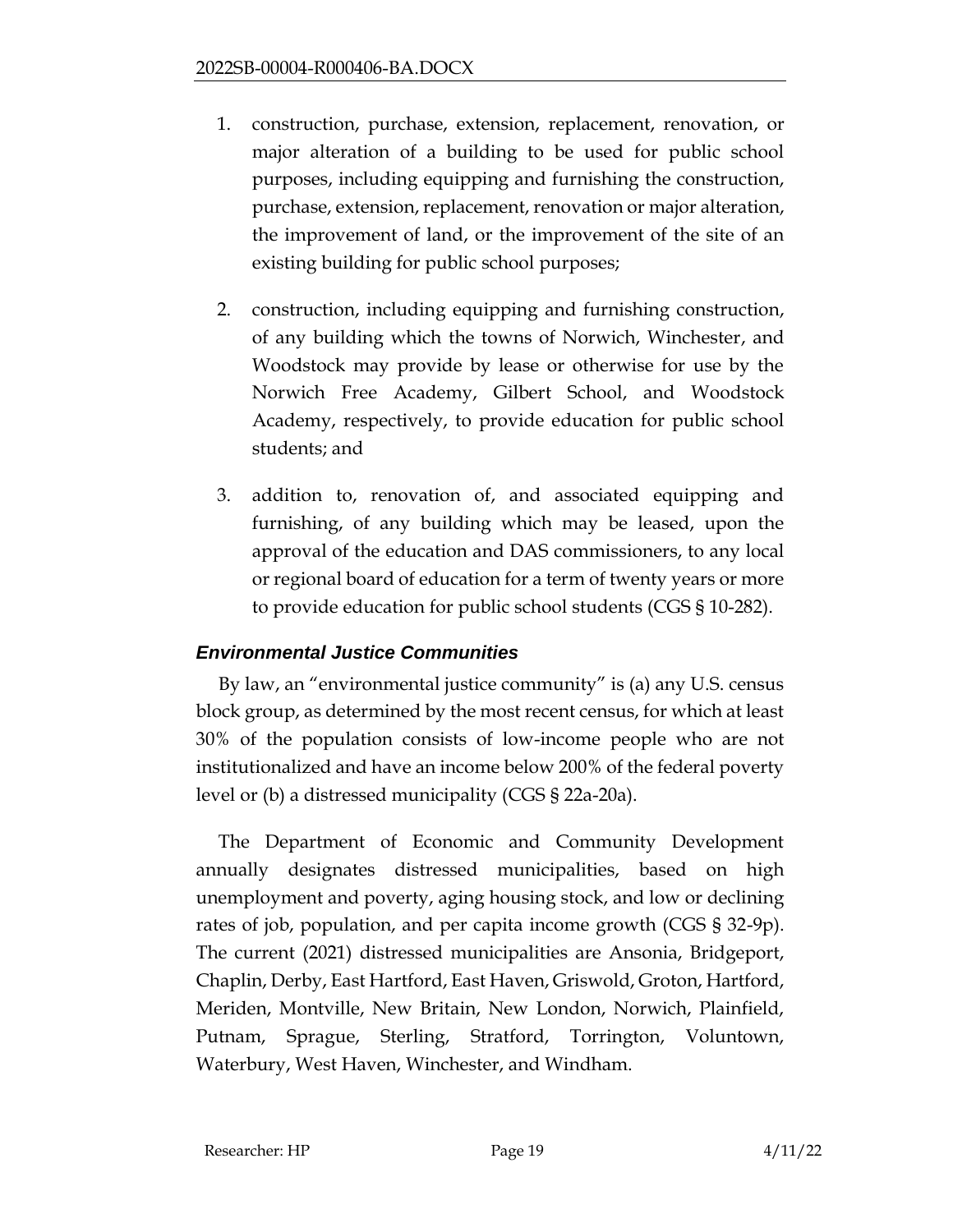Towns with current designated census blocks (that are not also distressed municipalities) are Barkhamsted, Bethel, Bloomfield, Branford, Bristol, Brooklyn, Clinton, Colchester, Cromwell, Danbury, East Hampton, East Lyme, Ellington, Enfield, Essex, Fairfield, Farmington, Greenwich, Haddam, Hamden, Killingly, Killingworth, Ledyard, Manchester, Mansfield, Marlborough, Middletown, Milford, Naugatuck, New Fairfield, New Haven, New Milford, North Canaan, North Stonington, Norwalk, Old Saybrook, Plainville, Portland, Preston, Ridgefield, Rocky Hill, Sharon, Shelton, Simsbury, Southbury, Southington, Stafford, Stamford, Stonington, Thomaston, Thompson, Vernon, Wallingford, Waterford, Watertown, West Hartford, Westbrook, Wethersfield, Willington, Windsor Locks, and Windsor.

## *CAA Fees on Motor Vehicle Registrations*

State law requires the Department of Motor Vehicles to collect the CAA fee on new registrations and renewals and sets the fee at \$15 for a triennial registration period (proportionately reduced for other registration lengths). By law, the CAA fee does not apply to motor vehicles that are electrically powered, not self-propelled, or exempt from a registration fee (CGS  $\S$  14-49b(a)).

## *FHWA Vehicle Category Classification System*

The FHWA vehicle category classification systems sorts vehicles into different classes based on their characteristics, as shown in the table below.

| <b>Class</b>            | <b>Vehicles</b>             | <b>Class</b> | <b>Vehicles</b>                       |
|-------------------------|-----------------------------|--------------|---------------------------------------|
|                         | Motorcycles                 | 8            | Single trailer, 3- or 4-axle trucks   |
| $\overline{\mathbf{z}}$ | Passenger cars              | 9            | Single trailer, 5-axle trucks         |
| 3                       | Pickups, panels, and vans   | 10           | Single trailer, 6+ axle trucks        |
|                         | <b>Buses</b>                | 11           | Multi-trailer, 5 or fewer axle trucks |
| 5                       | Single unit, 2-axle trucks  | 12           | Multi-trailer, 6-axle trucks          |
| 6                       | Single unit, 3-axle trucks  | 13           | Multi-trailer, 7+ axle trucks         |
|                         | Single unit, 4+ axle trucks |              |                                       |

## *Related Bill*

HB 5381 (File 299), favorably reported by the Transportation Committee, contains identical provisions directing the General Fund